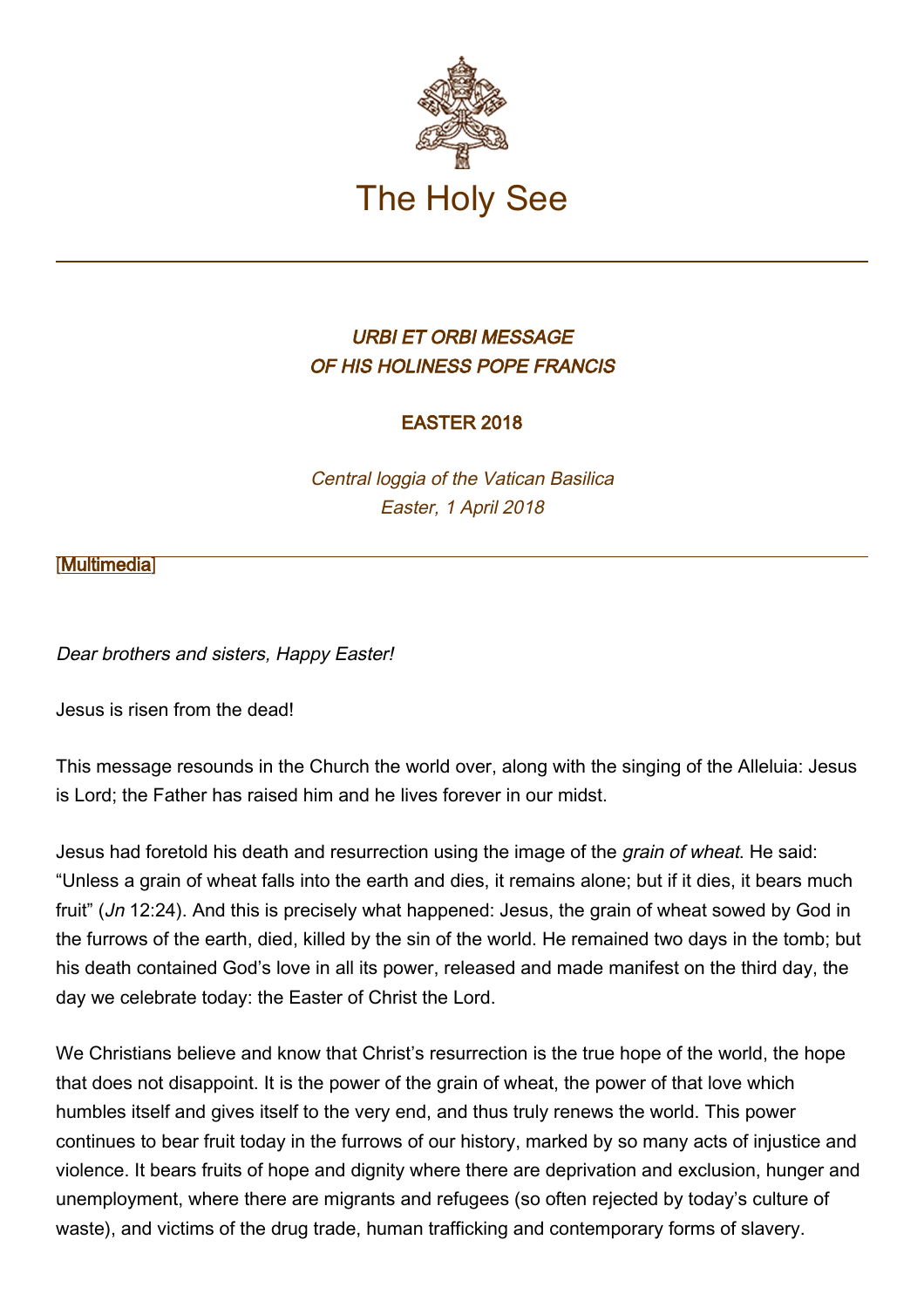Today we implore fruits of peace upon the entire world, beginning with the beloved and longsuffering land of Syria, whose people are worn down by an apparently endless war. This Easter, may the light of the risen Christ illumine the consciences of all political and military leaders, so that a swift end may be brought to the carnage in course, that humanitarian law may be respected and that provisions be made to facilitate access to the aid so urgently needed by our brothers and sisters, while also ensuring fitting conditions for the return of the displaced.

We beseech fruits of reconciliation for the Holy Land, also experiencing in these days the wounds of ongoing conflict that do not spare the defenceless, for Yemen and for the entire Middle East, so that dialogue and mutual respect may prevail over division and violence. May our brothers and sisters in Christ, who not infrequently put up with injustices and persecution, be radiant witnesses of the risen Lord and of the victory of good over evil.

We invoke on this day fruits of hope for those who yearn for a more dignified life, above all in those areas of the African continent deeply affected by hunger, endemic conflicts and terrorism. May the peace of the risen Lord heal wounds in South Sudan and open hearts to dialogue and mutual understanding. Let us not forget the victims of that conflict, especially the children! May there be no lack of solidarity with all those forced to abandon leave their native lands and lacking the bare essentials for living.

We implore fruits of dialogue for the Korean peninsula, that the discussions under way may advance harmony and peace within the region. May those who are directly responsible act with wisdom and discernment to promote the good of the Korean people and to build relationships of trust within the international community.

We also beseech fruits of peace for Ukraine, that the steps taken to favour harmony may be consolidated, and facilitated by the humanitarian initiatives needed by its people.

We also invoke fruits of consolation for the Venezuelan people, who, as their bishops have written, are living in a kind of "foreign land" within their own country. May that nation, by the power of the resurrection of the Lord Jesus, find a just, peaceful and humane way to surmount quickly the political and humanitarian crises that grip it. May welcome and assistance not be wanting to its sons and daughters forced to abandon their homeland.

May the risen Christ bring fruits of new life to those children, who as a result of wars and hunger, grow up without hope, lacking education and health care; and to those elderly persons who are cast off by a selfish culture that ostracizes those who are not "productive".

We also implore fruits of wisdom for those who have political responsibilities in our world, that they may always respect human dignity, devote themselves actively to the pursuit of the common good, and ensure the development and security of their own citizens.